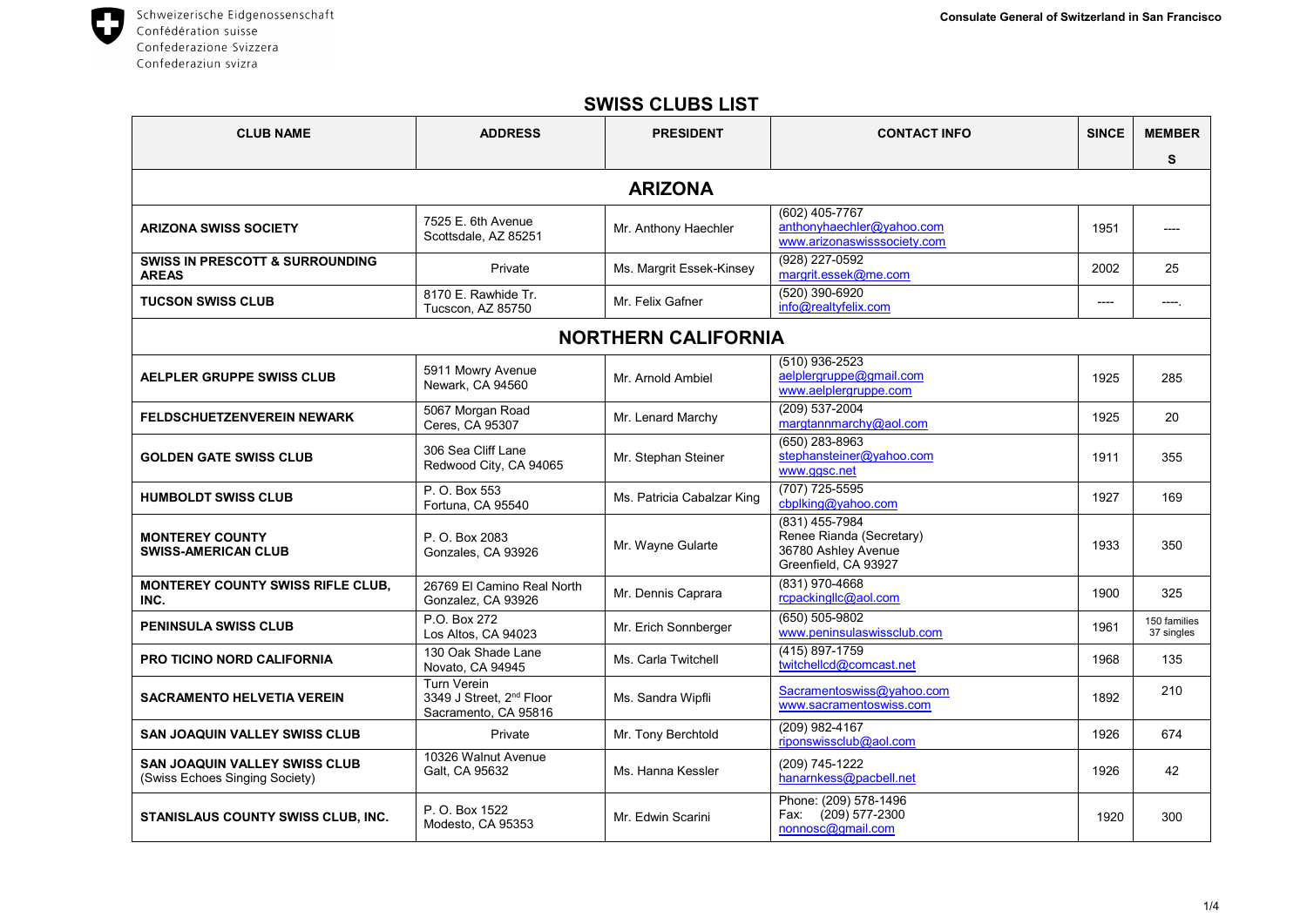| <b>SWISS-AMERICAN CHAMBER OF</b><br><b>COMMERCE – SAN FRANCISCO CHAPTER</b> |                                                                              | Mr. Philipp Barmettler  | philipp.barmettler@gmail.com                                                   | 1988 | 110                 |  |
|-----------------------------------------------------------------------------|------------------------------------------------------------------------------|-------------------------|--------------------------------------------------------------------------------|------|---------------------|--|
| <b>SWISS ATHLETIC CLUB</b>                                                  | 1520 Lombard Street<br>San Francisco, CA 94123                               | Mr. Gene Boscacci       | (415) 346-0919<br>howardhous@gmail.com                                         | 1928 | 100                 |  |
| SWISS BENEVOLENT SOCIETY OF SAN<br><b>FRANCISCO</b>                         | c/o Swiss Consulate General<br>Pier 17, Suite 600<br>San Francisco, CA 94111 | Dr. Ruedi Sandmeier     | (650) 960-1567<br>www.sbssf.org<br>rsandmeier@gmail.com                        | 1886 | 195                 |  |
| <b>SWISS CLUB TELL, INC.</b>                                                | 426 Diamond Street<br>San Francisco, CA 94114                                | Ms. Trudy May-Moesch    | (415) 254-7286<br>www.SwissClubTell.com<br>info@swissclubtell.com              | 1924 | 110                 |  |
| UNITED SWISS SOCIETIES OF NORTHERN<br><b>CALIFORNIA</b>                     | P. O. Box 20324<br>Castro Valley, CA 94546                                   | Ms. Diane Wagner        | $(510) 582 - 0698$<br>d.r.wagner@att.net                                       | 1912 | $100+$              |  |
| <b>WEST COAST SWISS WRESTLING</b><br><b>ASSOCIATION</b>                     | 2155 W. March Lane, Suite 3A<br>Stockton, CA 95207                           | Mr. Arnold Ambiel       | wcswa2022@gmail.com                                                            | 1957 | 8 clubs             |  |
| <b>SOUTHERN CALIFORNIA</b>                                                  |                                                                              |                         |                                                                                |      |                     |  |
| <b>CALIFORNIA SWISS YOUTH SOCIETY</b>                                       | Private                                                                      | Mr. Roman Altenbach     | romanfire@hotmail.com<br>(310) 699-0620                                        | 1989 | 28                  |  |
| <b>COLONIE SUISSE ROMANDE INC.</b>                                          | Private                                                                      | Ms. Lucette Flygenring  | (818) 280-6717<br>LUCFLY@aol.com                                               | 1933 | 30 families         |  |
| PRO TICINO SOUTH CALIFORNIA                                                 | ----                                                                         | Ms. Luciana Chapman     | (310) 489-1527<br>lucianachapman@gmail.com                                     | ---- | ----                |  |
| <b>SAN DIEGO COUNTY SWISS CLUB</b>                                          | ----                                                                         | Mr. Tony Odermatt       | (619) 507-9754<br>oderton@gmail.com                                            | ---- |                     |  |
| <b>SANTA BARBARA SWISS CLUB</b>                                             | 3813 Calle Cita<br>Santa Barbara, CA 93110                                   | Ms. Anne Masser         | $(805) 687 - 1466$<br>sos4bx@yahoo.com                                         | 1963 | $60+$               |  |
| <b>SWISS ATHLETIC SOCIETY INC.</b>                                          | Private                                                                      | Mr. Richard Wismer      | (909) 946-6860<br>richard@4000ft.com                                           | 1935 | 65                  |  |
| SWISS CLUB OF IMPERIAL VALLEY                                               | P.O. Box 807<br>Holtville, CA 92250                                          | Mr. Jeff Williams       | (760) 840-7893<br>swissclubofiv@gmail.com                                      | ---- | ----                |  |
| <b>SWISS IN THE SOUTH BAY</b>                                               | ----                                                                         | Ms. Verena Roosli       | (310) 541-7060<br>vroosli@verizon.net                                          | ---- |                     |  |
| <b>SWISS LADIES SOCIETY</b>                                                 | Private                                                                      | Ms. Phyllis Crane       | (714) 271-5138<br>dr.phyl@att.net                                              | ---- | ----                |  |
| <b>SWISS MIXER SAN DIEGO AREA</b>                                           | Private                                                                      | Mr. Jean Rodolphe Luthi | $(619)$ 339-9975<br>www.swissmixer.com                                         | ---- | ----                |  |
| <b>SWISS MIXER LOS ANGELES</b>                                              | Private                                                                      | Mr. Franco Zimmerli     | www.swissmixerlosangeles.com<br>http://www.facebook.com/groups/100369340005623 | ---- | $250+$<br>followers |  |
| <b>SWISS PARK INC.</b>                                                      | Swiss Park Banquet Center<br>1905 Workman Mill Road<br>Whittier, CA 90601    | Mr. Daniel Hoffmann     | dhoffmann51@gmail.com<br>www.socalswiss.com                                    | 1948 | 180                 |  |
| <b>SWISS RELIEF SOCIETY INC.</b>                                            | 12757 Deon Place<br>Granada Hills, CA 91344                                  | Mr. Antonio Luisoni     | (818) 424-8931<br>aluisoni@socal.rr.com                                        | 1924 | 105                 |  |
| <b>SWISS SINGING SOCIETY HARMONIE</b>                                       | ----                                                                         | Ms. Verena Temple       | (760) 249-3899<br>verenatemple@verizon.net<br>www.swissharmonie.com            | 1929 | 110                 |  |
| THE MATTERHORN YOUNG SWISS CLUB                                             | 261 W. Kenneth Road<br>Glendale, CA 91202                                    | Ms. Lilo Holzer         | (818) 240-0970<br>liloholzer@att.net                                           | 1967 | 105                 |  |
| UNITED SWISS SOCIETIES OF SOUTHERN<br><b>CALIFORNIA INC.</b>                | ----                                                                         | Mr. Richard Wismer      | $(909)$ 946-6860<br>Richard@4000ft.com                                         |      |                     |  |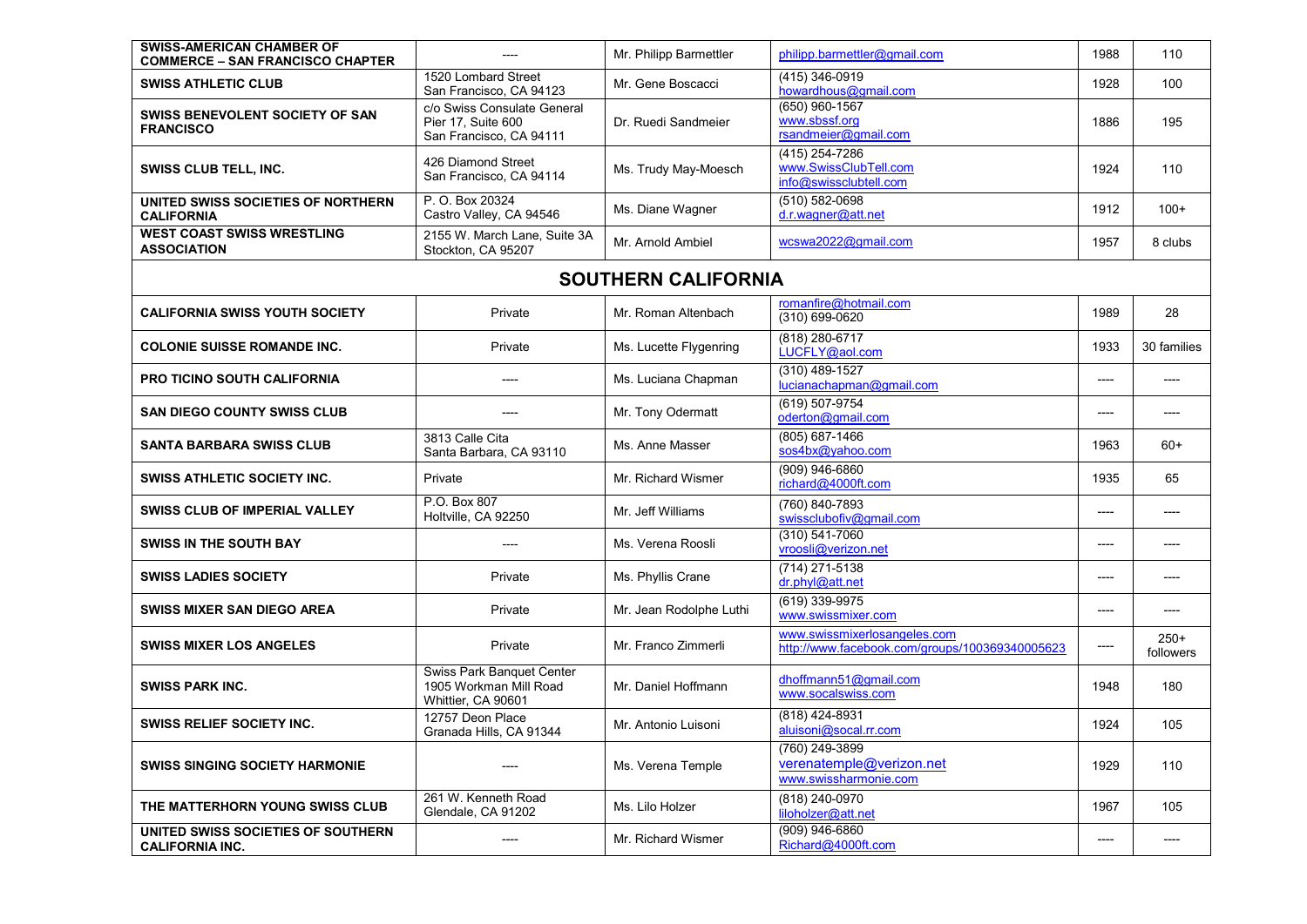| <b>COLORADO</b>                                          |                                                   |                        |                                                                                                                                   |       |     |  |
|----------------------------------------------------------|---------------------------------------------------|------------------------|-----------------------------------------------------------------------------------------------------------------------------------|-------|-----|--|
| <b>SWISS CLUB OF COLORADO SPRINGS</b>                    |                                                   | Ms. Cristina Bassett   | (805) 689-2965<br>csswissclub@hotmail.com; or<br>cristinabassett@hotmail.com                                                      | $---$ |     |  |
| <b>SWISS IN ASPEN &amp; SURROUNDING</b><br><b>AEREAS</b> | ----                                              | Ms. Brigitte Abplanalp | (970) 927-4494<br>pompom@abplanalps.net                                                                                           | ----  |     |  |
| <b>SWISS SOCIETY OF DENVER</b>                           | ----                                              | Mr. Marcus Suter       | $(720)$ 922-9075<br>feman92@comcast.net                                                                                           | ----  |     |  |
| <b>SWISS-AMERICAN FRIENDSHIP SOCIETY</b>                 | 17212 Niwot Place<br>Parker, CO 80134             | Mr. Rene Sonderegger   | (303) 378-4577<br>info@safs.us<br>www.safs.us                                                                                     | 1969  | 200 |  |
| <b>VAIL/EAGLE VALLEY SWISS CLUB</b>                      | Private                                           | Ms. Rosmarie Bürki     | (970) 328-5256<br>Urburki@me.com                                                                                                  | ----  |     |  |
| <b>HAWAII</b>                                            |                                                   |                        |                                                                                                                                   |       |     |  |
| <b>SWISS SOCIETY OF HAWAII</b>                           | 509 University Avenue, #204<br>Honolulu, HI 96826 | Ms. Anuschka Faucci    | (808) 949-4674<br>anuschka@hawaii.edu<br>Danielle (Treasurer): dctucker@lava.net<br>https://www.facebook.com/swisssocietyofhawaii | 1971  | 70  |  |
| <b>NEVADA</b>                                            |                                                   |                        |                                                                                                                                   |       |     |  |
| SIERRA SWISS CLUB (CA/NV)                                | P. O. Box 537<br>Crystal Bay, NV 89402            | Mr. Gary Burch         | Urs Gwerder, Vice President:<br>(530) 587-8316<br>qpburch@att.net                                                                 | 1963  | 140 |  |
| <b>SWISS CLUB OF NORTHERN NEVADA</b>                     | 2687 Wind Feather Trail<br>Reno, NV 89511         | Mr. Othmar Klay        | (775) 849-8588<br>OK2LMKR@aol.com<br>www.swissclubofnnv.com                                                                       | 2007  | 42  |  |
| <b>SWISS CLUB OF SOUTHERN NEVADA</b>                     | Private                                           | Ms. Sonja Rogers-Banz  | (702) 913-4423<br>swissclubofsouthernnevada@gmail.com<br>www.swissclubofsouthernnevada.com                                        | 1996  | 100 |  |